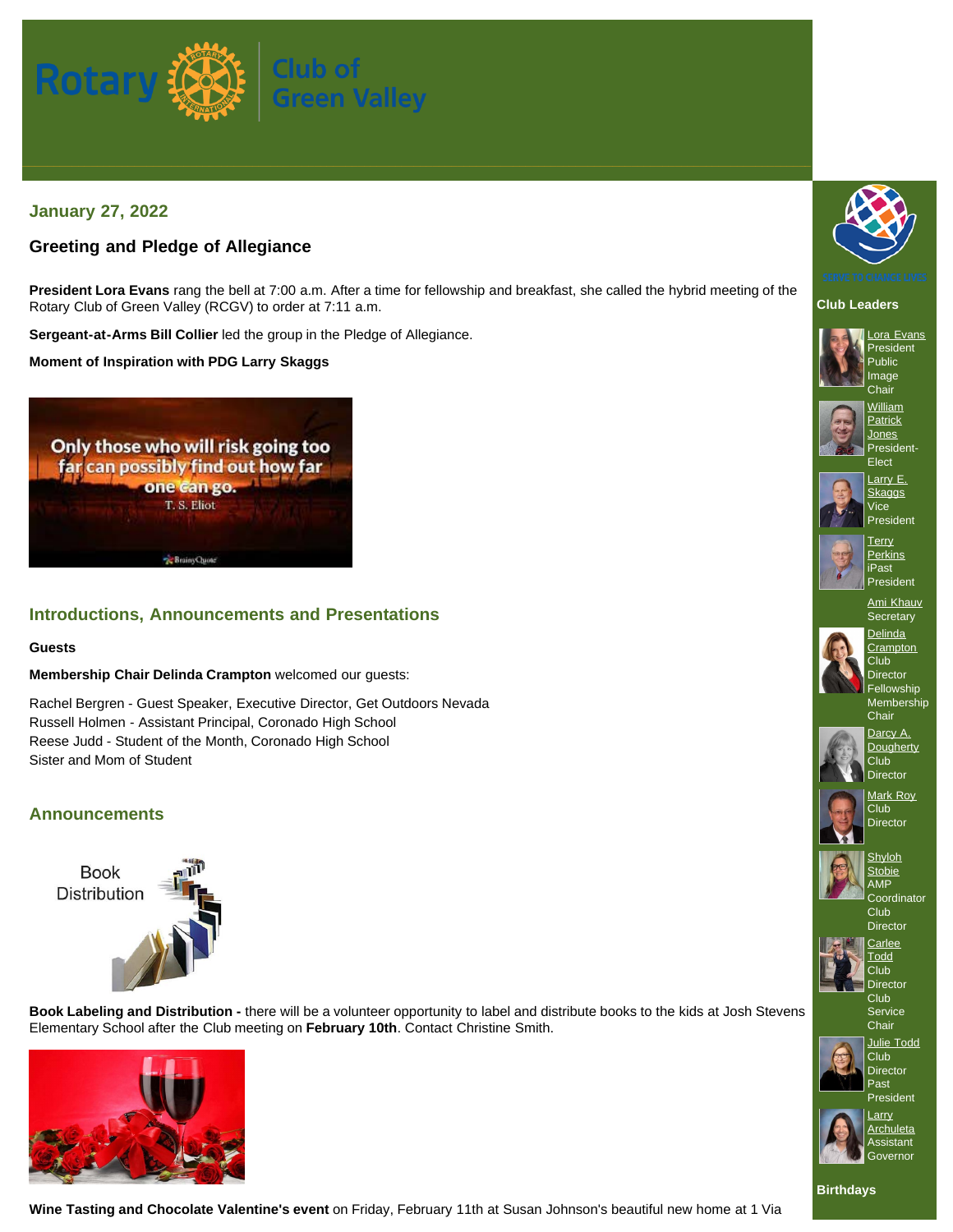Vittorio Place, Henderson, NV 89011 (in Lake Las Vegas). Please bring an appetizer to share (wine and chocolates will be provided). We will start gathering at 5:30pm. The club will receive 10% back of any wine proceeds. Here is a link you can share with friends and family (please post on your Facebook pages) so that we can make as much money as possible for the club. <http://onehopewine.com/event/125625>. Sign-ups start soon.



**Super Bowl #CouchGate 2022** - A Virtual Tailgate Party/Super Bowl Pool #CouchGate will be sponsored by the AMP group again this year! Purchase on DACdb.

- > \$20 donation per guest. Each guest receives one free square per donation. Multiple squares available.
- > Also available: \$10 per entry drawing for Golden Knights tickets! Donated by Christine Smith.
- > Squares are randomly assigned based on registration order (registrants cannot pick their own squares)
- > Numbers will be drawn before the game during the live zoom Rotary Couchgate
- > Winners will be announced after each quarter.
- > Half the money raised will go to local food banks and the Nevada Rotary Foundation.
- > Must be 18 years or older to participate.

A Pmail with the registration link will be sent soon to register on DACdb. Each \$20 paid guest gets a chance to win. There is a limit of 100 chances so sign up as soon as you get the Pmail.



**Annual Bike Rodeo** is scheduled for Friday, March 18 at Robert Taylor Elementary School. Bike maintenance workshop takes place Thursday, March 17. Watch for sign-ups.

### **Presentations**



**PP Mike Peterson** introduced Student of the Month Reece Jude, a senior at Coronado High School.She excels in all her AP classes and currently has a grade point average of 4.7. Reese participates on the lacrosse and flag football teams. She is Student Body Vice President. In her spare time she is an advocate for Nevada SPCA, and she has coordinated several drives and has donated several items to the care center. Reese looks forward to studying business at Colorado State. President Lora

Robert Dworkin January 12th Ami Khauv January 31st

### **Years of Service**

Mike Peterson 01-18-2007 15 Years Debbie Mitsch 01-08-2015 7 Years Lora Evans 01-04-2018 4 Years Valerie Salerno 01-24-2019 3 Years Sharon Rodriguez 01-23-2020 2 Years

#### **Club Meeting**

Green Valley has two meeting times:

The morning traditional meeting is

at Wildhorse Golf Club 2100 W Warm Springs Henderson 89014

Thursday at 07:00 AM (This meeting is also available via Zoom. Check our webpage for details.)

#### AMP

(Alternative Meeting Program) meets at 6:00 p.m. on the second Thursday each month.

For information, please visit our webpage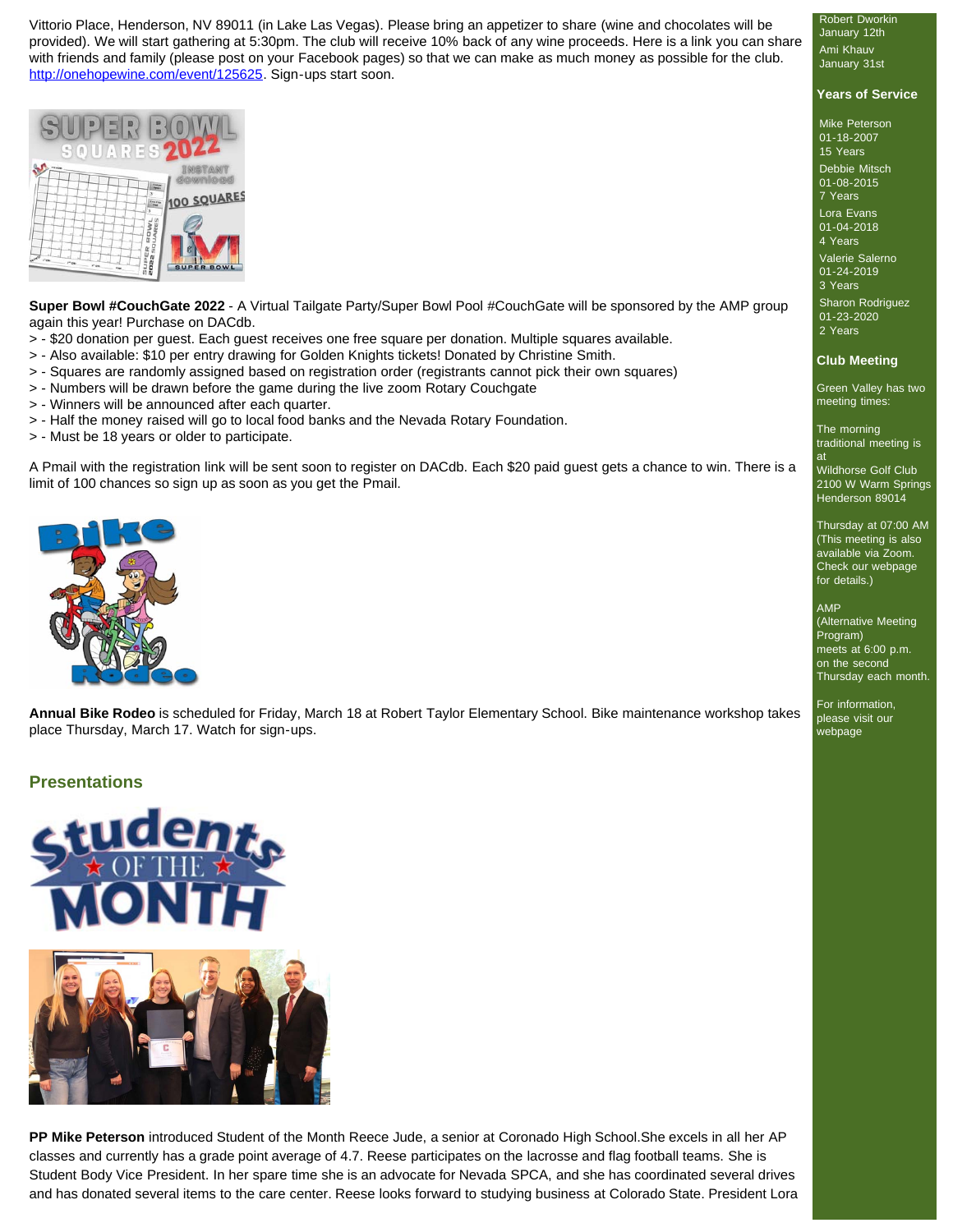and all of RCGV wished Reese well in her endeavors and presented her with a \$50 gift card to Amazon.



**PP Susan Johnson** presented **Delinda Crampton** with her Paul Harris +5 pin. Delinda gives a percentage of her real estate sales each year. Thank you for your generosity.

### **Trivia, Fines, Bucks and Dollars**



**PP Mike Peterson**, Trivia Master extraordinaire, shared trivia from Punch the Clock Day - Going Postal Edition. **Dave Jochman** won immunity for knowing that Walt Disney was a postman when he was 16 years old. Other one-time postmen include:



Benjamin Franklin Abraham Lincoln Charles Lindbergh Steve Carell.



**PP Susan Johnson, Judy Lloyd and Darcy Dougherty** all spun the wheel for being tardy.



**PP Jim Frey** congratulated Delinda on her Paul Harris +5. He also wanted to know why she claims she hasn�t seen him in a long time?! He has been here.

**Delinda Crampton** had a dammit dollar because her mother has Covid. She presented PP Mike with a National Day calendar showing all the obscure day designations.

**Judy Lloyd** congratulated Delinda on her Paul Harris, the student of the month and she greeted everybody that was at the meeting.

**Debbie Mitsch** is leaving for Puerto Vallarta so will miss the February Social at Susan�s house. She had a happy buck for the student and for Delinda.

**Darcy Dougherty** shared that her father-in-law had been a postman. She had a thankful dollar for Bob Dworkin who is retiring from the Vegas Golden Knights ticket group. She thanks him for inviting her to participate - it is the joy of her life. She had a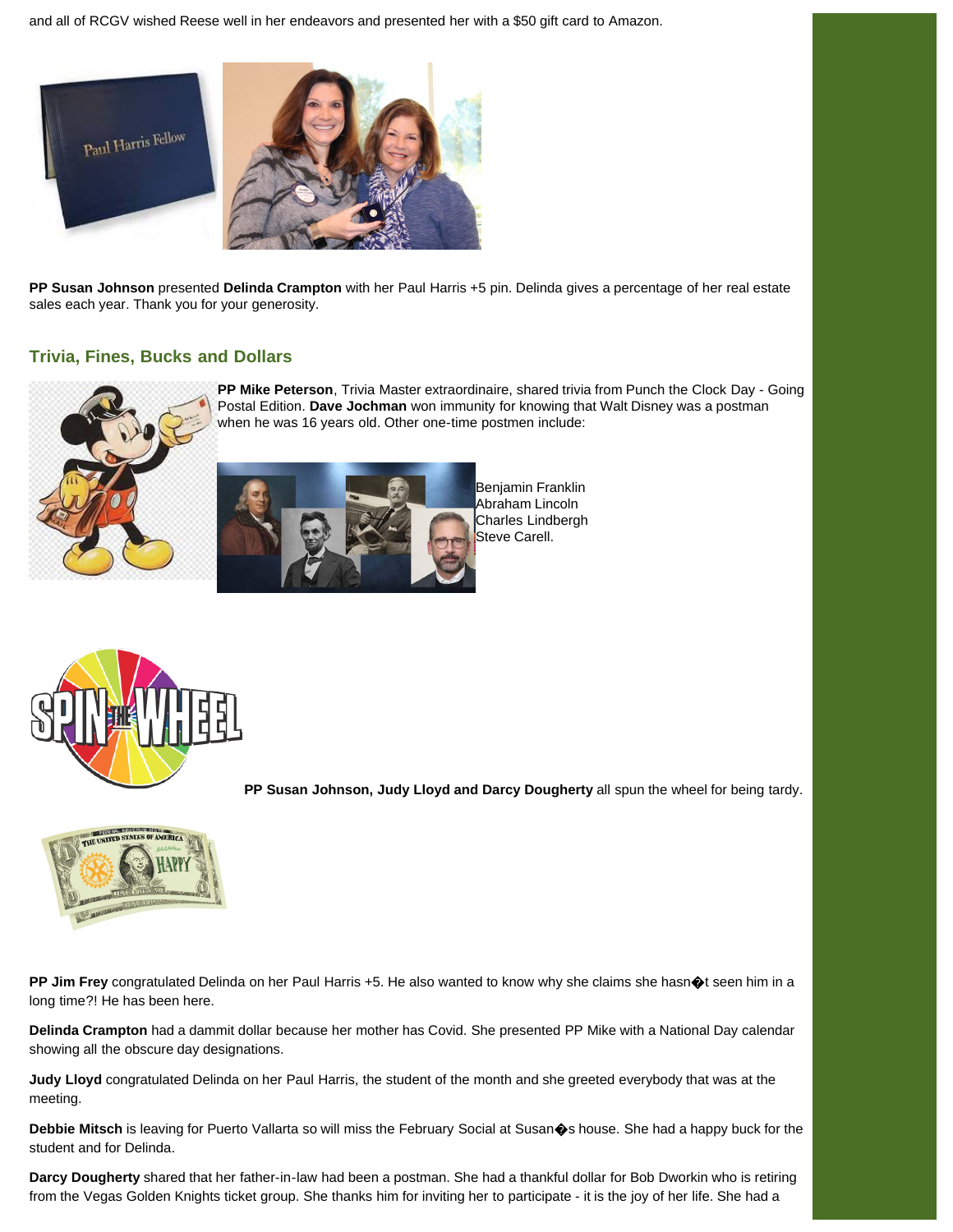happy buck for Delinda who she sponsored as a Rotarian. She $\bullet$ s very proud of her.

**iPP Terry Perkins** had a damn dollar because he went to See My Fair Lady and slept through the second half.

**PDG Larry Skaggs** thanked Bill Bokelmann for printing the trifolds for field of honor.

**Mark Roy** urged everybody to get their shingles shot. Esther has been suffering with it. He had a happy buck for his grandson who is studying cyber security and is in line to get an internship with the NSA.

**Bill Bokelmann** had a fabulous time in Oceanside relaxing and enjoying time with friends.

**Dave Jochman** was vertical and still in the game. He bragged about the Illini beating Michigan State. He went on about the Hoosiers winning. He shared stories about the pony express and air mail delivery during the war.

**PP Mike Peterson** had a happy buck that his backyard is almost done.

**Larry Flashberg** had a happy buck because his father worked for the post office, too.

**PP Julie Todd** paid her IOU from a Zoom meeting and had happy bucks for Delinda and the student of the month.

**PP Bob Hulshouser** had five bucks for the student of the month.

**Kay Doxilly** had a happy buck for Delinda and for the numbness being better in her hand, She�s able to be off the medications and described in detail how the medicines affected her $\spadesuit$  TMI!

**PP Susan Johnson** had a happy buck for Kay that she�s feeling better. She also had a happy buck for Delinda�s PH+5 and for Larry�s inspiration. She shared a story about Walt Disney being fired from The Kansas City Star for not being creative enough. She had another dollar for this student of the month and shared a story about a lawsuit that she and Eric brought about 14 years ago because CCSD was limiting girls $\bigcirc$  access to sports. The student this morning benefited from that.

**President Lora Evans** shared that her friend�s father passed, it was Meatloaf. She also shared that people wrote terrible things online, and it was very hurtful to her friend.

### **Program**

Rachel Bergren - Executive Director, Get Outdoors Nevada



Rachel Bergren currently serves as the Executive Director for Get Outdoors Nevada (GON). With more than two decades of experience in the field of environmental and conservation education and non-profit leadership, Rachel joined GON in February 2021. She considers herself a  $\circledast$ nature nerd $\circledast$  and has dedicated her career to inspiring others to connect with and care for wildlife and wild places. Rachel was thrilled to join GON, whose mission and core work is so perfectly aligned with her personal passions and professional goals.

Before joining GON, Rachel served as Chief Programs Officer for The Marine Mammal Center (Sausalito, California), the world�s largest marine mammal rehabilitation, scientific research, and education facility. As CPO, Rachel was responsible for strategic alignment of the Center $\clubsuit$ s mission-based programs, including Veterinary Medicine & Science, Response and Field Operations, and Learning & Community. Rachel first joined The Marine Mammal Center as Director of Education & Guest Experience in 2013.

Before heading to California, Rachel served as Vice President of Education at the Lincoln Park Zoo in Chicago, Illinois (2008- 2013). Prior to that, she spent 11+ years at Chicago�s Shedd Aquarium filling many roles in education and conservation at Shedd Aquarium, including leading the organization  $\diamond$ s sustainability program.

Rachel received a Master of Science degree in Biology from Western Illinois University in 2005 and a Bachelor of Science degree in Marine Biology from Texas A&M University in 1995 (Galveston). She also completed a graduate certificate in Zoo and Aquarium Management and has served in many leadership roles for the Association of Zoos and Aquariums (AZA) and the International Zoo and Aquarium Educators Association (IZE)

Rachel $\bullet$ s husband, RCGV member Ben Bergren serves as Senior Pastor at Community Lutheran Church and the Bergrens reside in Henderson. Rachel and Ben are parents to three awesome young adults (Molly, Carlson, and Max) and an elderly, beloved dog (Katie).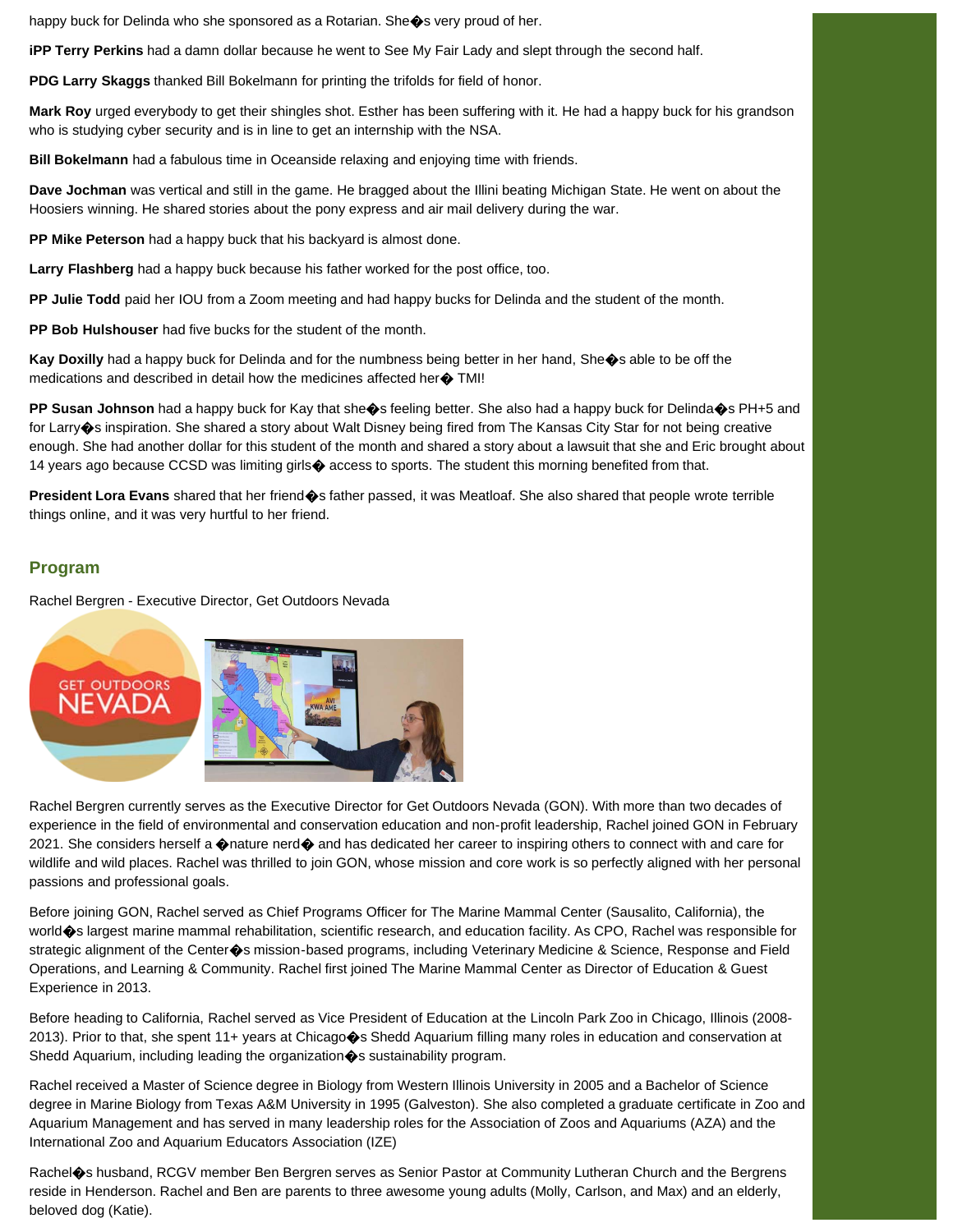Get Outdoors Nevada is dedicated to connecting people of all backgrounds and ages to Nevada's diverse outdoor places through education, service, community engagement and collaboration. We strive to foster and support a community that discovers, experiences and connects to our state's many natural environments, from wild landscapes and recreational areas to urban trails and parks.

With the theme Discover, Experience, Connect, Rachel explained the three elements of GON: Education, Volunteers and Community engagement.

A special project they are working on currently is the Avi Kua Ame National Monument. The proposed Avi Kwa Ame (Ah-VEE kwa-meh) National Monument in Southern Nevada contains some of the most visually stunning, biologically diverse, and culturally significant lands in the entire Mojave Desert. Stretching from the Newberry mountains in the east to the New York, South McCullough, Castle, and Piute mountains in the west, these lands feature dramatic peaks, scenic canyons, natural springs, sloping bajadas covered with ancient Joshua tree forests, unique grasslands, and a rich history of rock art and other cultural sites. https://honorspiritmountain.org/



For more information: https://getoutdoorsnevada.org/

## **Adjournment**

**Debbie Mitsch** won \$10 in the raffle. The pot was at \$279.50. Person then led the group in recitation of the *Four-Way Test of the Things We Think, Say or Do.*

**President Lora Evans** adjourned the meeting at 8:17 a.m.

## **AMP Meeting Information**

**Day: February 19 Time: 6:00 pm Location: TBA**

### **District 5300 News**

# **District Conference 2022**



**June 23, 2022 � June 25, 2022 Renaissance Esmeralda Resort & Spa 44-400 Indian Wells Lane Indian Wells, CA 92210-8708, US**

Reboot!! PDG Raghada Khoury needs help in promoting the [Star Trek](https://www.facebook.com/StarTrek/?__cft__[0]=AZWvCcY78Y_M_67p6D6rp8ImgJjcMphH7eROWv9GF3ritAzZ4udZ0_GjW7LGdP3_nZLkLe7z-R3tHzqFEkQwo78xGj1wigh0N_t1D7jwVnrdIyr2idCHeqPmBtPGuSmcWHIJgsS_ZWD6cyf9UoVVod31FTJICQhXsofgbZla6Fh25u51hpA6Cf_B1zWIXQedLWw&__tn__=kK-R) theme for our District Conference June 25-27 at the Radisson Esmeralda in Indian Wells. Calling all [Trekkies](https://www.facebook.com/TrekkieLife/?__cft__[0]=AZWvCcY78Y_M_67p6D6rp8ImgJjcMphH7eROWv9GF3ritAzZ4udZ0_GjW7LGdP3_nZLkLe7z-R3tHzqFEkQwo78xGj1wigh0N_t1D7jwVnrdIyr2idCHeqPmBtPGuSmcWHIJgsS_ZWD6cyf9UoVVod31FTJICQhXsofgbZla6Fh25u51hpA6Cf_B1zWIXQedLWw&__tn__=kK-R) to use your lingo for promoting our District Conference. Beam up your willingness to help Raghada by calling her at 760-559-3244 or email raghada@khouryent.net [#rotaryinternationaldistrict5300](https://www.facebook.com/hashtag/rotaryinternationaldistrict5300?__eep__=6&__cft__[0]=AZWvCcY78Y_M_67p6D6rp8ImgJjcMphH7eROWv9GF3ritAzZ4udZ0_GjW7LGdP3_nZLkLe7z-R3tHzqFEkQwo78xGj1wigh0N_t1D7jwVnrdIyr2idCHeqPmBtPGuSmcWHIJgsS_ZWD6cyf9UoVVod31FTJICQhXsofgbZla6Fh25u51hpA6Cf_B1zWIXQedLWw&__tn__=*NK-R)